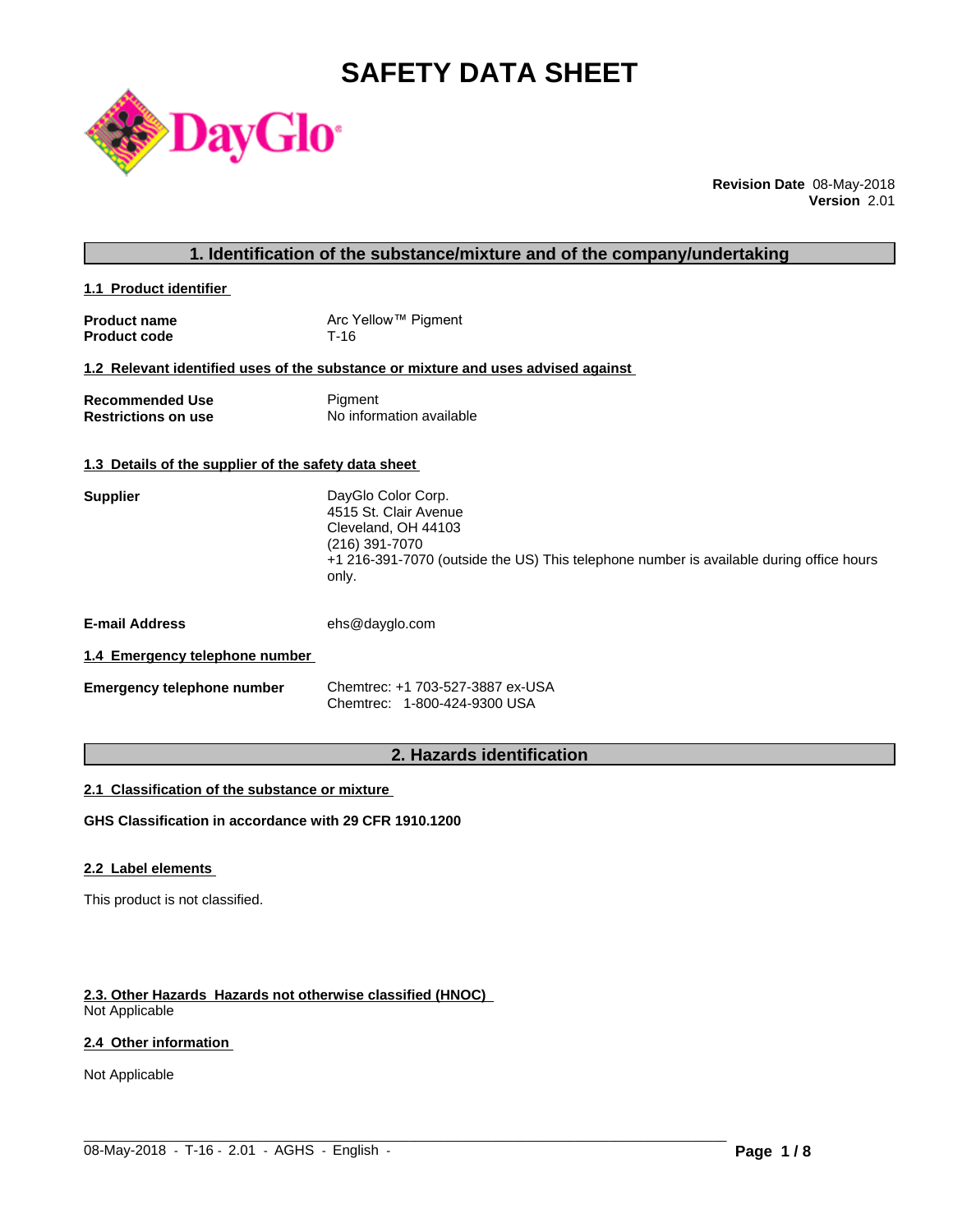# **3. Composition/Information on Ingredients**

 $\overline{\phantom{a}}$  ,  $\overline{\phantom{a}}$  ,  $\overline{\phantom{a}}$  ,  $\overline{\phantom{a}}$  ,  $\overline{\phantom{a}}$  ,  $\overline{\phantom{a}}$  ,  $\overline{\phantom{a}}$  ,  $\overline{\phantom{a}}$  ,  $\overline{\phantom{a}}$  ,  $\overline{\phantom{a}}$  ,  $\overline{\phantom{a}}$  ,  $\overline{\phantom{a}}$  ,  $\overline{\phantom{a}}$  ,  $\overline{\phantom{a}}$  ,  $\overline{\phantom{a}}$  ,  $\overline{\phantom{a}}$ 

#### **Substance**

#### **Mixture**

This material is not considered hazardous by the OSHA Hazard Communication Standard (29 CFR 1910.1200).

| Chemical<br>Name                                                                                                           | und<br>NU   | $\mathbf{a}$<br>Mainh |  |  |
|----------------------------------------------------------------------------------------------------------------------------|-------------|-----------------------|--|--|
| - -<br>riethanolamine                                                                                                      | $\sim$<br>U |                       |  |  |
| withheld as a trade secret.<br>exact nercentage (concentration) א<br>has<br>composition<br>: heer<br>זה וו<br><b>DA AY</b> |             |                       |  |  |

#### oncentration) or con

#### **4. First aid measures**

#### **4.1 Description of first-aid measures**

| Eye contact<br>persist, call a physician.<br><b>Skin contact</b><br>Immediate medical attention is not required. Wash off with soap and water.<br><b>Inhalation</b><br>Immediate medical attention is not required. Move to fresh air.<br>Do NOT induce vomiting. Drink plenty of water. Consult a physician.<br>Ingestion<br>4.2 Most important symptoms and effects, both acute and delayed<br><b>Symptoms</b><br>See Section 2.2, Label Elements and/or Section 11, Toxicological effects.<br>4.3 Indication of any immediate medical attention and special treatment needed<br>Treat symptomatically.<br>Notes to physician |                       | 5. Fire-Fighting Measures                                                                                                                                                                 |  |  |
|---------------------------------------------------------------------------------------------------------------------------------------------------------------------------------------------------------------------------------------------------------------------------------------------------------------------------------------------------------------------------------------------------------------------------------------------------------------------------------------------------------------------------------------------------------------------------------------------------------------------------------|-----------------------|-------------------------------------------------------------------------------------------------------------------------------------------------------------------------------------------|--|--|
|                                                                                                                                                                                                                                                                                                                                                                                                                                                                                                                                                                                                                                 |                       |                                                                                                                                                                                           |  |  |
|                                                                                                                                                                                                                                                                                                                                                                                                                                                                                                                                                                                                                                 |                       |                                                                                                                                                                                           |  |  |
|                                                                                                                                                                                                                                                                                                                                                                                                                                                                                                                                                                                                                                 |                       |                                                                                                                                                                                           |  |  |
|                                                                                                                                                                                                                                                                                                                                                                                                                                                                                                                                                                                                                                 |                       |                                                                                                                                                                                           |  |  |
|                                                                                                                                                                                                                                                                                                                                                                                                                                                                                                                                                                                                                                 |                       |                                                                                                                                                                                           |  |  |
|                                                                                                                                                                                                                                                                                                                                                                                                                                                                                                                                                                                                                                 |                       |                                                                                                                                                                                           |  |  |
|                                                                                                                                                                                                                                                                                                                                                                                                                                                                                                                                                                                                                                 |                       |                                                                                                                                                                                           |  |  |
|                                                                                                                                                                                                                                                                                                                                                                                                                                                                                                                                                                                                                                 |                       | Immediately flush with plenty of water. After initial flushing, remove any contact lenses and<br>continue flushing for at least 15 minutes. Keep eye wide open while rinsing. If symptoms |  |  |
|                                                                                                                                                                                                                                                                                                                                                                                                                                                                                                                                                                                                                                 | <b>General advice</b> | No information available.                                                                                                                                                                 |  |  |

# **5.1 Extinguishing media**

#### **Suitable extinguishing media**

Use extinguishing measures that are appropriate to local circumstances and the surrounding environment.

**Unsuitable Extinguishing Media** None.

#### **5.2 Special hazards arising from the substance or mixture**

#### **Special Hazard**

None known based on information supplied.

**Hazardous Combustion Products** Carbon oxides. Nitrogen oxides (NOx). Oxides of sulfur.

#### **Explosion Data**

**Sensitivity to Mechanical Impact** None. **Sensitivity to Static Discharge** Fine dust dispersed in air, in sufficient concentrations, and in the presence of an ignition source is a potential dust explosion hazard.

# **5.3 Advice for firefighters**

As in any fire, wear self-contained breathing apparatus pressure-demand, MSHA/NIOSH (approved or equivalent) and full

 $\_$  ,  $\_$  ,  $\_$  ,  $\_$  ,  $\_$  ,  $\_$  ,  $\_$  ,  $\_$  ,  $\_$  ,  $\_$  ,  $\_$  ,  $\_$  ,  $\_$  ,  $\_$  ,  $\_$  ,  $\_$  ,  $\_$  ,  $\_$  ,  $\_$  ,  $\_$  ,  $\_$  ,  $\_$  ,  $\_$  ,  $\_$  ,  $\_$  ,  $\_$  ,  $\_$  ,  $\_$  ,  $\_$  ,  $\_$  ,  $\_$  ,  $\_$  ,  $\_$  ,  $\_$  ,  $\_$  ,  $\_$  ,  $\_$  ,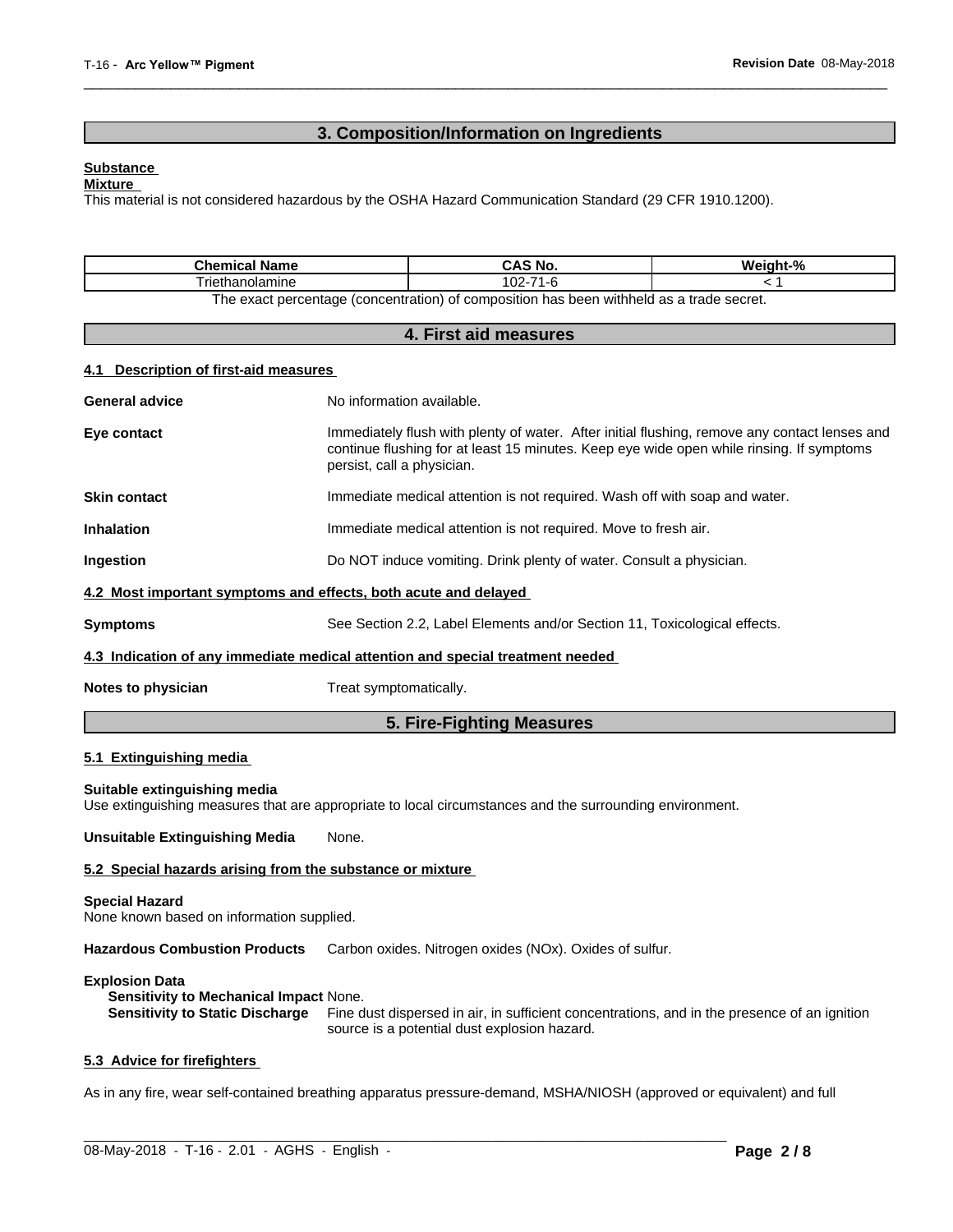protective gear.

# **6. Accidental Release Measures**

 $\overline{\phantom{a}}$  ,  $\overline{\phantom{a}}$  ,  $\overline{\phantom{a}}$  ,  $\overline{\phantom{a}}$  ,  $\overline{\phantom{a}}$  ,  $\overline{\phantom{a}}$  ,  $\overline{\phantom{a}}$  ,  $\overline{\phantom{a}}$  ,  $\overline{\phantom{a}}$  ,  $\overline{\phantom{a}}$  ,  $\overline{\phantom{a}}$  ,  $\overline{\phantom{a}}$  ,  $\overline{\phantom{a}}$  ,  $\overline{\phantom{a}}$  ,  $\overline{\phantom{a}}$  ,  $\overline{\phantom{a}}$ 

#### **6.1 Personal precautions, protective equipment and emergency procedures**

Ensure adequate ventilation, especially in confined areas. Use personal protective equipment.

#### **6.2 Environmental precautions**

Dust deposits should not be allowed to accumulate on surfaces as these may form an explosive mixture if they are released into the atmosphere in sufficient concentration. Avoid dispersal of dust in the air (i.e., cleaning dusty surfaces with compressed air). Nonsparking tools should be used. Prevent product from entering drains. See Section 12 for additional Ecological information.

#### **6.3 Methods and materials for containment and cleaning up**

| <b>Methods for Containment</b> | Prevent dust cloud. Cover powder spill with plastic sheet or tarp to minimize spreading.                                                                                                                                                                                                                                                                                                |  |  |
|--------------------------------|-----------------------------------------------------------------------------------------------------------------------------------------------------------------------------------------------------------------------------------------------------------------------------------------------------------------------------------------------------------------------------------------|--|--|
| Methods for cleaning up        | Avoid dust formation. Take precautionary measures against static discharges. Do not dry<br>sweep dust. Wet dust with water before sweeping or use a vacuum to collect dust. Use<br>personal protective equipment. Take up mechanically and collect in suitable container for<br>disposal. Prevent product from entering drains. Keep in suitable and closed containers for<br>disposal. |  |  |

# **7. Handling and storage**

#### **7.1 Precautions for safe handling**

| Advice on safe handling                                          | Avoid dust formation. Take precautionary measures against static discharges. Fine dust<br>dispersed in air may ignite. Wear personal protective equipment. |
|------------------------------------------------------------------|------------------------------------------------------------------------------------------------------------------------------------------------------------|
| <b>Hygiene measures</b>                                          | Handle in accordance with good industrial hygiene and safety practice.                                                                                     |
| 7.2 Conditions for safe storage, including any incompatibilities |                                                                                                                                                            |
| <b>Storage Conditions</b>                                        | Keep tightly closed in a dry and cool place.                                                                                                               |
| <b>Materials to Avoid</b>                                        | No materials to be especially mentioned.                                                                                                                   |
|                                                                  |                                                                                                                                                            |

# **8. Exposure controls/personal protection**

#### **8.1 Exposure Guidelines**

| <b>Chemical Name</b>                    | <b>ACGIH TLV</b>        | <b>OSHA PEL</b> | <b>British Columbia</b>            | Alberta                 | Quebec                        | , TWAEV<br>Ontario                           |
|-----------------------------------------|-------------------------|-----------------|------------------------------------|-------------------------|-------------------------------|----------------------------------------------|
| $ \cdot$<br>Friethanolamine<br>102-71-6 | TWA: $5 \text{ mg/m}^3$ |                 | TWA: $5 \text{ mg/m}$ <sup>3</sup> | TWA: $5 \text{ mg/m}^3$ | TWA:<br>. 5 ma/m <sup>3</sup> | TWA: 0.5 ppm<br>TWA: 3.<br>ma/m <sup>3</sup> |

#### **8.2 Appropriate engineering controls**

# **Engineering Measures** Showers

Eyewash stations Ventilation systems.

#### **8.3 Individual protection measures, such as personal protective equipment**

| <b>Eye/Face Protection</b>    | Safety glasses with side-shields.                                                                              |
|-------------------------------|----------------------------------------------------------------------------------------------------------------|
| Skin and body protection      | Wear chemical resistant footwear and clothing such as gloves, an apron or a whole body<br>suit as appropriate. |
| <b>Respiratory protection</b> | . NIOSH/MSHA approved respiratory protection should be worn if exposure is anticipated.                        |

 $\_$  ,  $\_$  ,  $\_$  ,  $\_$  ,  $\_$  ,  $\_$  ,  $\_$  ,  $\_$  ,  $\_$  ,  $\_$  ,  $\_$  ,  $\_$  ,  $\_$  ,  $\_$  ,  $\_$  ,  $\_$  ,  $\_$  ,  $\_$  ,  $\_$  ,  $\_$  ,  $\_$  ,  $\_$  ,  $\_$  ,  $\_$  ,  $\_$  ,  $\_$  ,  $\_$  ,  $\_$  ,  $\_$  ,  $\_$  ,  $\_$  ,  $\_$  ,  $\_$  ,  $\_$  ,  $\_$  ,  $\_$  ,  $\_$  ,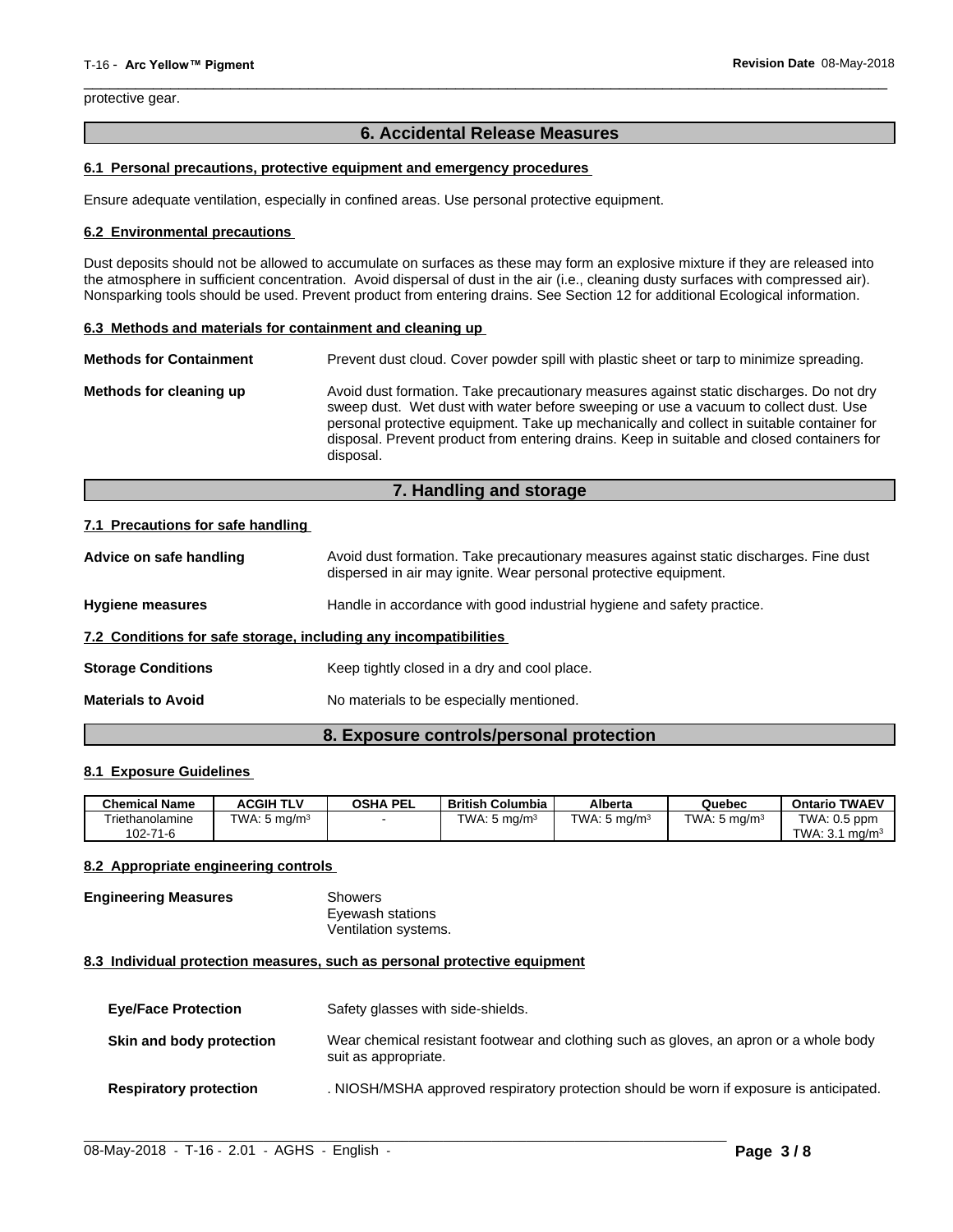**Hygiene measures** See section 7 for more information

# **9. Physical and chemical properties**

 $\overline{\phantom{a}}$  ,  $\overline{\phantom{a}}$  ,  $\overline{\phantom{a}}$  ,  $\overline{\phantom{a}}$  ,  $\overline{\phantom{a}}$  ,  $\overline{\phantom{a}}$  ,  $\overline{\phantom{a}}$  ,  $\overline{\phantom{a}}$  ,  $\overline{\phantom{a}}$  ,  $\overline{\phantom{a}}$  ,  $\overline{\phantom{a}}$  ,  $\overline{\phantom{a}}$  ,  $\overline{\phantom{a}}$  ,  $\overline{\phantom{a}}$  ,  $\overline{\phantom{a}}$  ,  $\overline{\phantom{a}}$ 

# **9.1 Information on basic physical and chemical properties**

| <b>Physical state</b><br>Appearance | Solid<br>Powder                       | Color                    | Yellow-orange            |
|-------------------------------------|---------------------------------------|--------------------------|--------------------------|
|                                     |                                       |                          |                          |
| Odor                                | Pungent                               | <b>Odor Threshold</b>    | No information available |
|                                     |                                       |                          |                          |
| <b>Property</b>                     | <b>Values</b>                         | Remarks • Methods        |                          |
| рH                                  | Not Applicable                        |                          |                          |
| Melting/freezing point              |                                       | No information available |                          |
| <b>Boiling point/boiling range</b>  | Not applicable                        | No information available |                          |
| <b>Flash Point</b>                  | Not Applicable                        | No information available |                          |
| <b>Evaporation rate</b>             | Not Applicable                        | No information available |                          |
| Flammability (solid, gas)           |                                       | No information available |                          |
| <b>Flammability Limits in Air</b>   |                                       |                          |                          |
| upper flammability limit            |                                       | No information available |                          |
| lower flammability limit            |                                       | No information available |                          |
| Vapor pressure                      | Not Applicable                        |                          |                          |
| Vapor density                       |                                       | No information available |                          |
| <b>Specific Gravity</b>             | 1.37                                  |                          |                          |
| <b>Water solubility</b>             | Insoluble in water                    |                          |                          |
| Solubility in other solvents        |                                       | No information available |                          |
| <b>Partition coefficient</b>        |                                       | No information available |                          |
| <b>Autoignition temperature</b>     |                                       | No information available |                          |
| <b>Decomposition temperature</b>    |                                       | No information available |                          |
| <b>Viscosity, kinematic</b>         |                                       | No information available |                          |
| Viscosity, dynamic                  |                                       | No information available |                          |
| <b>Explosive properties</b>         | Fine dust dispersed in air may ignite |                          |                          |
| <b>Oxidizing Properties</b>         |                                       | No information available |                          |
|                                     |                                       |                          |                          |

#### **9.2 Other information Volatile organic compounds (VOC)** None **content**

# **10. Stability and Reactivity**

 $\_$  ,  $\_$  ,  $\_$  ,  $\_$  ,  $\_$  ,  $\_$  ,  $\_$  ,  $\_$  ,  $\_$  ,  $\_$  ,  $\_$  ,  $\_$  ,  $\_$  ,  $\_$  ,  $\_$  ,  $\_$  ,  $\_$  ,  $\_$  ,  $\_$  ,  $\_$  ,  $\_$  ,  $\_$  ,  $\_$  ,  $\_$  ,  $\_$  ,  $\_$  ,  $\_$  ,  $\_$  ,  $\_$  ,  $\_$  ,  $\_$  ,  $\_$  ,  $\_$  ,  $\_$  ,  $\_$  ,  $\_$  ,  $\_$  ,

### **10.1 Reactivity**

No dangerous reaction known under conditions of normal use

#### **10.2 Chemical stability**

Stable

.

# **10.3 Possibility of hazardous reactions**

None under normal processing.

#### **10.4 Conditions to Avoid**

Dust formation. Take precautionary measures against static discharges.

# **10.5 Incompatible Materials**

None known based on information supplied.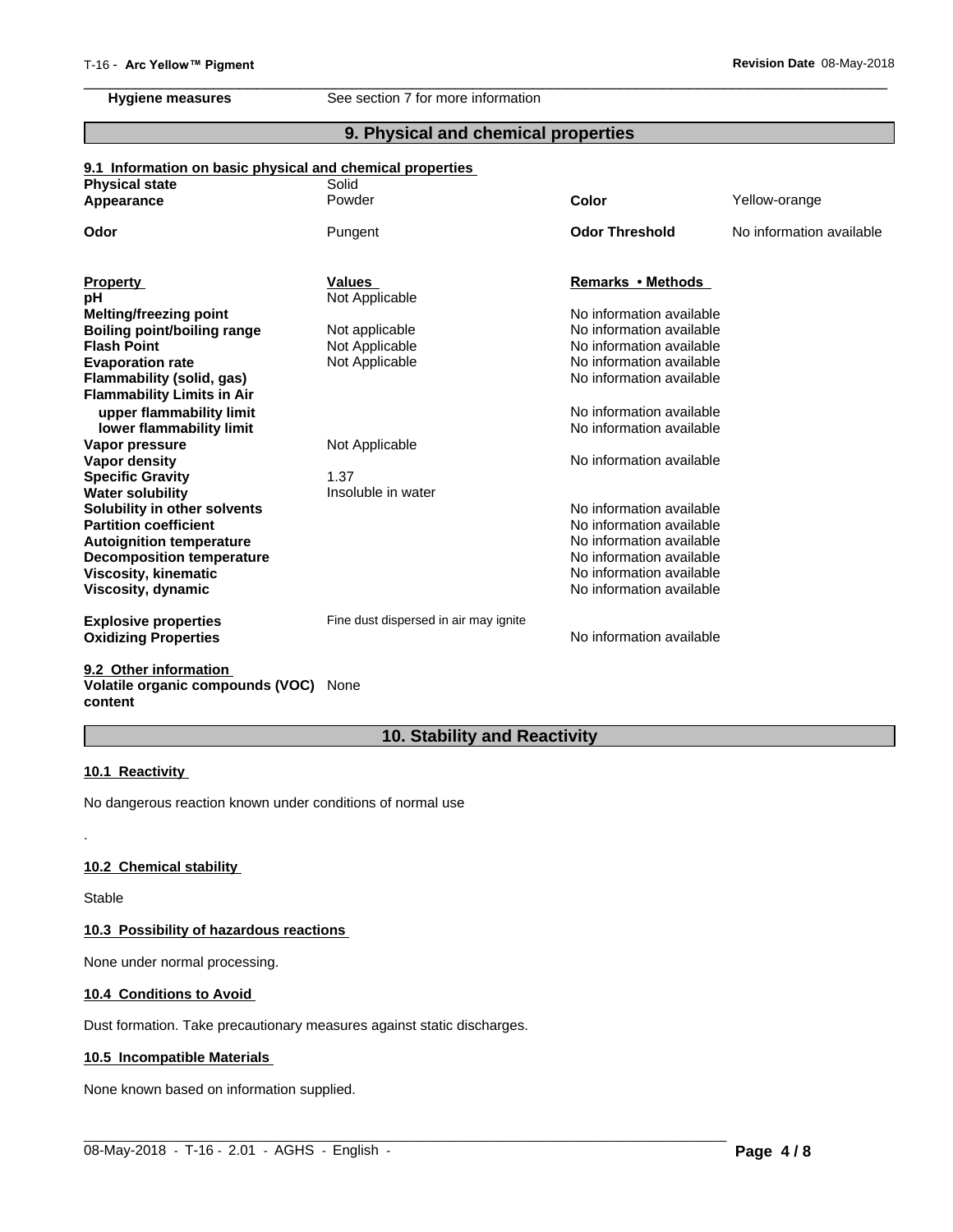#### **10.6 Hazardous Decomposition Products**

None known based on information supplied.

### **11. Toxicological information**

 $\overline{\phantom{a}}$  ,  $\overline{\phantom{a}}$  ,  $\overline{\phantom{a}}$  ,  $\overline{\phantom{a}}$  ,  $\overline{\phantom{a}}$  ,  $\overline{\phantom{a}}$  ,  $\overline{\phantom{a}}$  ,  $\overline{\phantom{a}}$  ,  $\overline{\phantom{a}}$  ,  $\overline{\phantom{a}}$  ,  $\overline{\phantom{a}}$  ,  $\overline{\phantom{a}}$  ,  $\overline{\phantom{a}}$  ,  $\overline{\phantom{a}}$  ,  $\overline{\phantom{a}}$  ,  $\overline{\phantom{a}}$ 

#### **11.1 Acute toxicity**

#### **Numerical measures of toxicity: Product Information**

| LD50 Oral:<br>.          | ∟D50 Γ<br>Dermal:          |
|--------------------------|----------------------------|
| 16,000<br>(rat)<br>ma/ka | 23.000<br>ว (rat)<br>ma/ka |

#### **Numerical measures of toxicity: Component Information**

| <b>Chemical Name</b> | LD50 Oral          | <b>LD50 Dermal</b>                | <b>LC50 Inhalation</b> |
|----------------------|--------------------|-----------------------------------|------------------------|
| Triethanolamine      | Rat,<br>4190 ma/ka | Rabbit<br>$\sim$<br>mL/ko ر<br>zu |                        |
| 102-71-6             |                    |                                   |                        |

#### **11.2 Information on toxicologicaleffects**

#### **Skin corrosion/irritation**

Product Information • May cause irritation Component Information

• No information available

#### **Serious eye damage/eye irritation**

Product Information • May cause irritation Component Information • No information available

#### **Respiratory or skin sensitization**

Product Information • May cause respiratory irritation Component Information • No information available

#### **Germ cell mutagenicity**

Product Information

• No information available

Component Information

• No information available

## **Carcinogenicity**

Product Information

• This product contains <0.1% free formaldehyde and may be capable of outgassing formaldehyde at levels in excess of OSHA's Action Level under some conditions of use. Formaldehyde is a known cancer hazard. Long term exposure may result in dermatitis or respiratory sensitization for sensitive individuals.<br>Component Information

 $\_$  ,  $\_$  ,  $\_$  ,  $\_$  ,  $\_$  ,  $\_$  ,  $\_$  ,  $\_$  ,  $\_$  ,  $\_$  ,  $\_$  ,  $\_$  ,  $\_$  ,  $\_$  ,  $\_$  ,  $\_$  ,  $\_$  ,  $\_$  ,  $\_$  ,  $\_$  ,  $\_$  ,  $\_$  ,  $\_$  ,  $\_$  ,  $\_$  ,  $\_$  ,  $\_$  ,  $\_$  ,  $\_$  ,  $\_$  ,  $\_$  ,  $\_$  ,  $\_$  ,  $\_$  ,  $\_$  ,  $\_$  ,  $\_$  ,

•

# **Reproductive toxicity**

Product Information

• No information available

Component Information

• No information available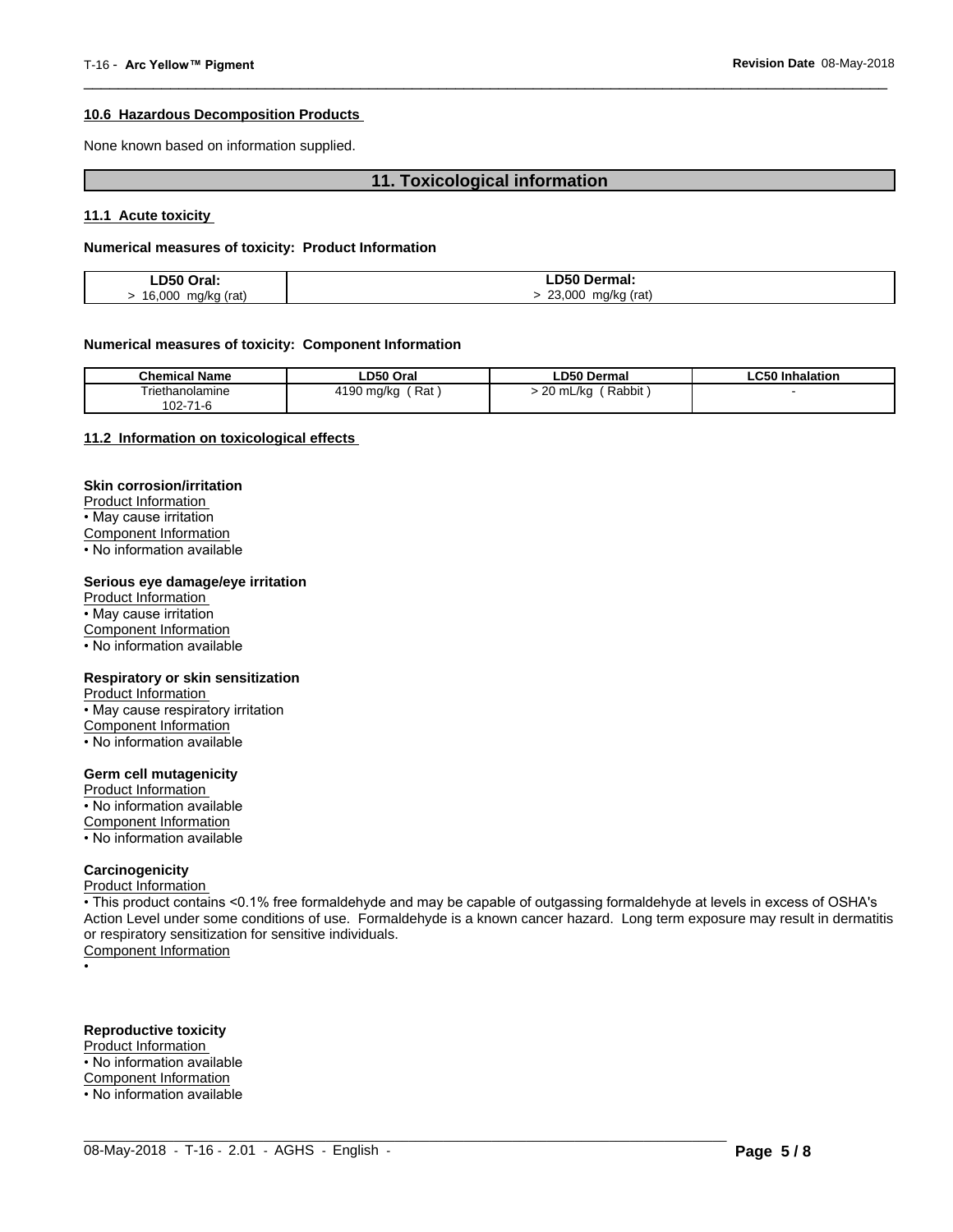#### **STOT - single exposure** No information available

#### **STOT - repeated exposure**

• No known effect

#### **Other adverse effects**

Product Information • No information available Component Information • No information available

**Aspiration hazard** Product Information • No information available Component Information

• No information available

# **12. Ecological information**

 $\overline{\phantom{a}}$  ,  $\overline{\phantom{a}}$  ,  $\overline{\phantom{a}}$  ,  $\overline{\phantom{a}}$  ,  $\overline{\phantom{a}}$  ,  $\overline{\phantom{a}}$  ,  $\overline{\phantom{a}}$  ,  $\overline{\phantom{a}}$  ,  $\overline{\phantom{a}}$  ,  $\overline{\phantom{a}}$  ,  $\overline{\phantom{a}}$  ,  $\overline{\phantom{a}}$  ,  $\overline{\phantom{a}}$  ,  $\overline{\phantom{a}}$  ,  $\overline{\phantom{a}}$  ,  $\overline{\phantom{a}}$ 

# **12.1 Toxicity**

**Ecotoxicity No information available** 

 $<$  1 % of the mixture consists of components(s) of unknown hazards to the aquatic environment

#### **Ecotoxicity effects**

| <b>Chemical Name</b> | <b>Toxicity to algae</b>        | <b>Toxicity to fish</b>         | Toxicity to daphnia and other<br>aquatic invertebrates |
|----------------------|---------------------------------|---------------------------------|--------------------------------------------------------|
| Triethanolamine      | EC50: 72 h Desmodesmus          | LC50: 96 h Pimephales promelas  |                                                        |
| 102-71-6             | subspicatus 216 mg/L EC50: 96 h | 10600 - 13000 mg/L flow-through |                                                        |
|                      | Desmodesmus subspicatus 169     | LC50: 96 h Pimephales promelas  |                                                        |
|                      | mg/L                            | 1000 mg/L static LC50: 96 h     |                                                        |
|                      |                                 | Lepomis macrochirus 450 - 1000  |                                                        |
|                      |                                 | mg/L static                     |                                                        |

#### **12.2 Persistence and degradability**

No information available.

#### **12.3 Bioaccumulative potential**

Discharge into the environment must be avoided

| $1$<br>Name<br>Chemica   | loq<br>Pow             |
|--------------------------|------------------------|
| ∩olamıne<br>ıаı          | $\sim$ $\sim$<br>-2.OO |
| $\sim$<br>1-r.<br>∘ –∠∪، |                        |

# **12.4 Mobility in soil**

No information available.

#### **12.5 Other adverse effects**

No information available

# **13. Disposal Considerations**

 $\_$  ,  $\_$  ,  $\_$  ,  $\_$  ,  $\_$  ,  $\_$  ,  $\_$  ,  $\_$  ,  $\_$  ,  $\_$  ,  $\_$  ,  $\_$  ,  $\_$  ,  $\_$  ,  $\_$  ,  $\_$  ,  $\_$  ,  $\_$  ,  $\_$  ,  $\_$  ,  $\_$  ,  $\_$  ,  $\_$  ,  $\_$  ,  $\_$  ,  $\_$  ,  $\_$  ,  $\_$  ,  $\_$  ,  $\_$  ,  $\_$  ,  $\_$  ,  $\_$  ,  $\_$  ,  $\_$  ,  $\_$  ,  $\_$  ,

### **13.1 Waste treatment methods**

Dispose of in accordance with federal, state, and local regulations.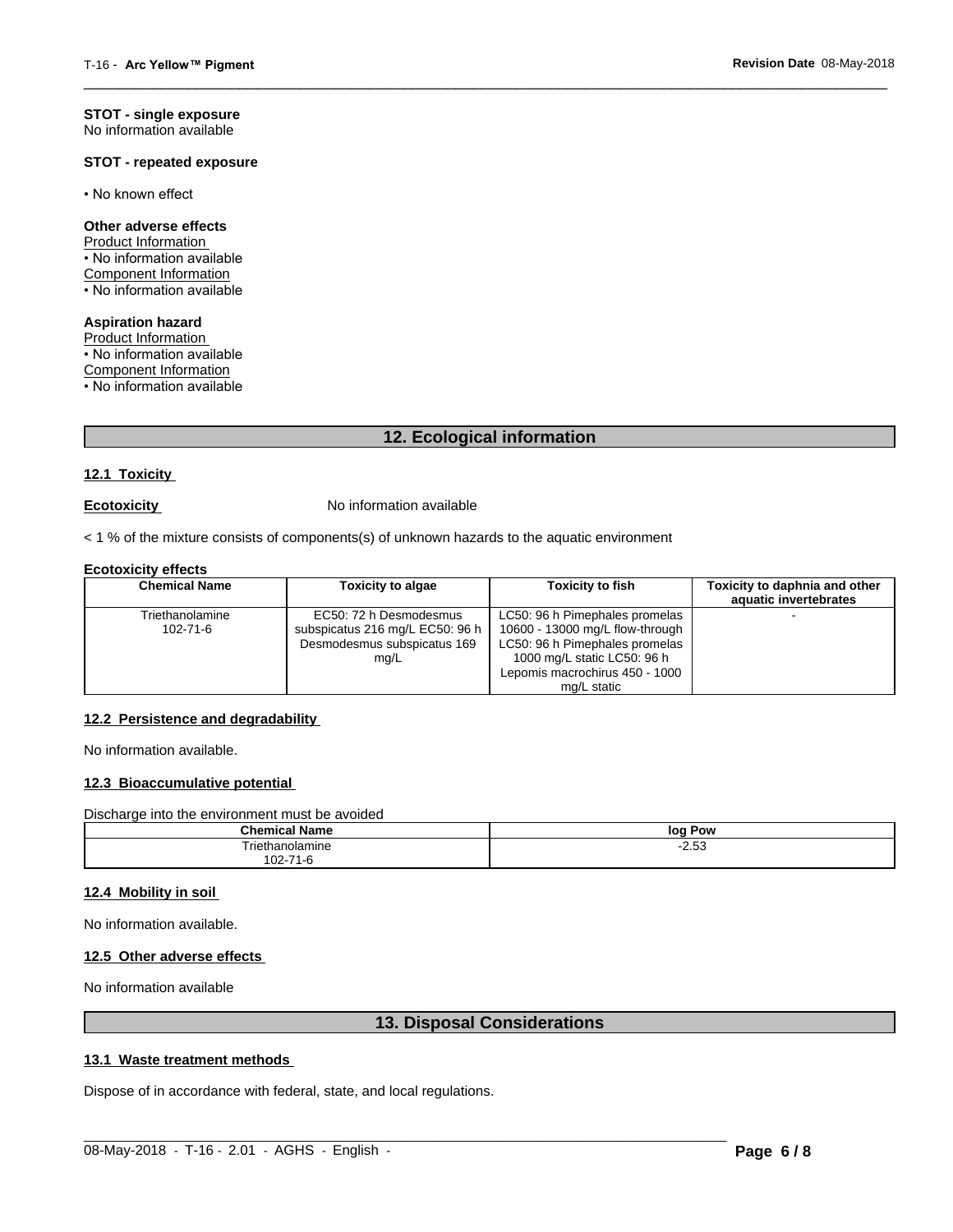# **14. Transport Information**

 $\overline{\phantom{a}}$  ,  $\overline{\phantom{a}}$  ,  $\overline{\phantom{a}}$  ,  $\overline{\phantom{a}}$  ,  $\overline{\phantom{a}}$  ,  $\overline{\phantom{a}}$  ,  $\overline{\phantom{a}}$  ,  $\overline{\phantom{a}}$  ,  $\overline{\phantom{a}}$  ,  $\overline{\phantom{a}}$  ,  $\overline{\phantom{a}}$  ,  $\overline{\phantom{a}}$  ,  $\overline{\phantom{a}}$  ,  $\overline{\phantom{a}}$  ,  $\overline{\phantom{a}}$  ,  $\overline{\phantom{a}}$ 

| <b>DOT</b>  | Not regulated |
|-------------|---------------|
| <b>MEX</b>  | Not regulated |
| <b>IMDG</b> | Not regulated |
| <b>IATA</b> | Not regulated |

# **15. Regulatory information**

# **15.1 International Inventories**

| TSCA<br>DSL          | Complies<br>Complies |  |
|----------------------|----------------------|--|
| <b>EINECS/ELINCS</b> | Complies             |  |
| ENCS                 |                      |  |
| <b>IECSC</b>         | Complies             |  |
| KECL                 | Complies             |  |
| PICCS                | Complies             |  |
| AICS                 | Complies             |  |
| <b>NZIoC</b>         |                      |  |
|                      |                      |  |

 **TSCA** - United States Toxic Substances Control Act Section 8(b) Inventory

 **DSL** - Canadian Domestic Substances List

 **EINECS/ELINCS** - European Inventory of Existing Chemical Substances/European List of Notified Chemical Substances

 **PICCS** - Philippines Inventory of Chemicals and Chemical Substances

 **ENCS** - Japan Existing and New Chemical Substances

 **IECSC** - China Inventory of Existing Chemical Substances

 **KECL** - Korean Existing and Evaluated Chemical Substances

 **PICCS** - Philippines Inventory of Chemicals and Chemical Substances

 **AICS** - Australian Inventory of Chemical Substances

 **NZIoC** - New Zealand Inventory of Chemicals

#### **15.2 U.S. Federal Regulations**

#### **SARA 313**

Section 313 of Title III of the Superfund Amendments and Reauthorization Act of 1986 (SARA). This product does not contain any chemicals which are subject to the reporting requirements of the Act and Title 40 of the Code of Federal Regulations, Part 372

#### **15.3 Pesticide Information**

Not applicable

#### **15.4 U.S. State Regulations**

# **California Proposition 65**

This product contains the following Proposition 65 chemicals:

| <b>Chemical Name</b>                | California<br>Prop. 65 |
|-------------------------------------|------------------------|
| $-50-00-0$<br>Formaldehvde          | Carcinogen             |
| Violet 10 - 81-88-9<br>Basic<br>u.i | Carcinogen             |

# **16. Other information**

 $\_$  ,  $\_$  ,  $\_$  ,  $\_$  ,  $\_$  ,  $\_$  ,  $\_$  ,  $\_$  ,  $\_$  ,  $\_$  ,  $\_$  ,  $\_$  ,  $\_$  ,  $\_$  ,  $\_$  ,  $\_$  ,  $\_$  ,  $\_$  ,  $\_$  ,  $\_$  ,  $\_$  ,  $\_$  ,  $\_$  ,  $\_$  ,  $\_$  ,  $\_$  ,  $\_$  ,  $\_$  ,  $\_$  ,  $\_$  ,  $\_$  ,  $\_$  ,  $\_$  ,  $\_$  ,  $\_$  ,  $\_$  ,  $\_$  ,